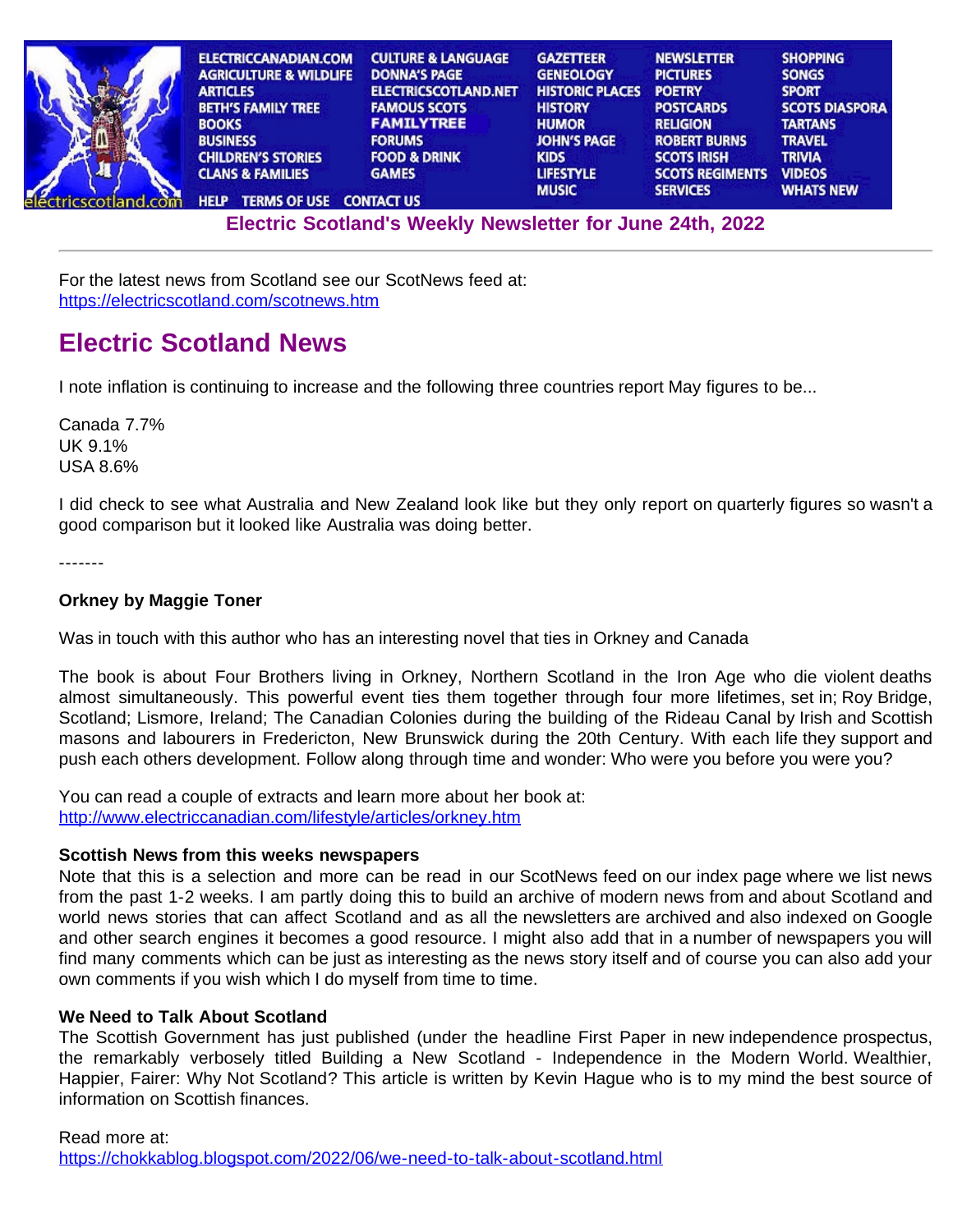## **Historical Record Collections added in April and May 2022**

MyHeritage are delighted to announce the publication of 1.3 billion historical records in 37 collections from all over the world including: USA, UK, Belgium, Canada, France, Germany, Italy, Portugal, Romania, Scotland, Spain, Switzerland, and Ukraine.

### Read more at:

<https://blog.myheritage.com/2022/06/historical-record-collections-added-in-april-and-may-2022/>

## **The CapX Podcast: Tom Harris on the SNP's neverendum**

You never have too long to wait before the SNP and its leader Nicola Sturgeon are beating the drum for another independence referendum. The dream of separation is the glue that holds an otherwise fractious coalition together, and this week Sturgeon has once again upped the ante by promising a fresh vote next year, come what may.

You can listen to this at:

<https://capx.co/the-capx-podcast-tom-harris-on-the-snps-neverendum>

## **American retail giant travels to London to scout business partners.**

AMERICAN retail giant Walmart is looking to bring UK products to the US in a major boost to Brexit Britain's exports.

Read more at:

<https://www.express.co.uk/news/politics/1627811/Brexit-news-Walmart-uk-retail-exports-eu-latest>

## **Over-75s urged to get Covid booster jab as cases rise**

Over-75s and people at high risk have been urged to get a Covid booster vaccine, amid warnings of a new wave of infections in Scotland.

I got my second booster shot on Monday.

Read more at: <https://www.bbc.com/news/uk-scotland-61857789>

## **Covid-hit nature summit moved from China to Canada**

The summit had been repeatedly postponed due to the Covid situation in China

Read more at: <https://www.bbc.com/news/science-environment-61871373>

## **Uvalde shooting: Gunman could have been stopped within three minutes**

There were enough police on the scene of the Uvalde, Texas school shooting to have stopped the gunman three minutes after he entered the building, Texas's public safety chief has testified. Steven McCraw told a state Senate hearing the police response was an "abject failure".

Read more at: <https://www.bbc.com/news/world-us-canada-61877914>

## **Nearly written off at the age of five**

By Garry Hassan in the Scottish Review

Read more at:

<https://www.scottishreview.net//GerryHassan621a.html>

## **New report reveals drop in trust in UK journalism**

A new report reveals that 46% of people in the UK have actively avoided reading the news as a result of fatigue at excessive Covid-19 and political coverage amid a general drop in trust in journalism.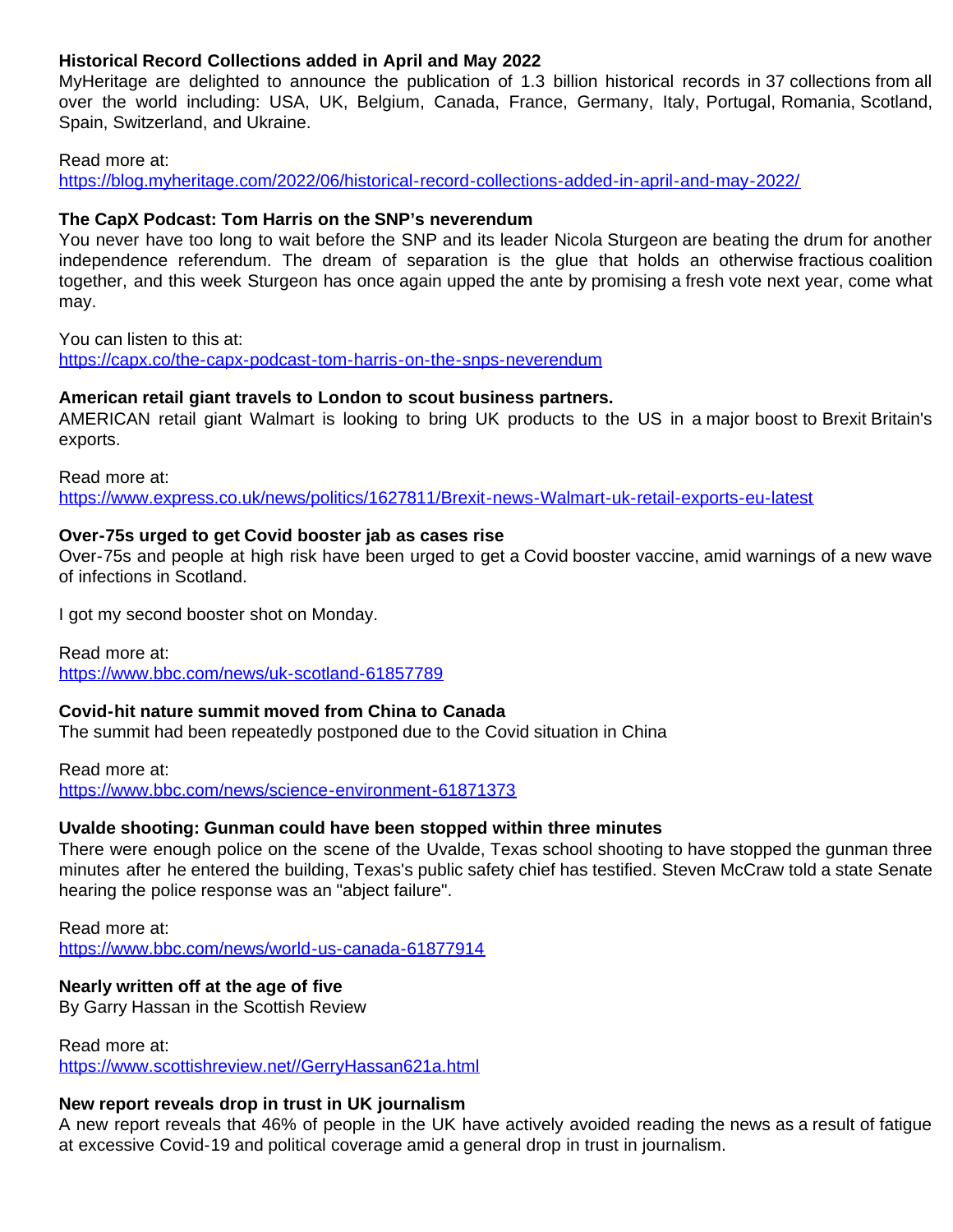### Read more at: <https://www.scottishreview.net//HamishMackay621a.html>

## **Leaf by leaf, acre by acre, a secret garden blossoms again at Bute's Mount Stuart**

It has lain almost hidden for more than a century but, slowly, gently, is being resurrected.

Read more at:

<https://www.sundaypost.com/fp/mount-stuart/>

### **Vietnam veteran details how his astonishing life led him to the White House before he returns to Scotland after 50 years**

The darkness, and the enemies concealed there, press closer, the walls of the tunnel tighten, and beneath the jungles of Vietnam, John Keaveney feels a long way from home.

Read more at:

<https://www.sundaypost.com/fp/the-homecoming/>

## **Royal Highland Show marks 200th anniversary**

Crowds are returning to the Royal Highland Show this year as the event celebrates its 200th anniversary. The agricultural show gets under way on Thursday at the Royal Highland Centre in Ingliston, Edinburgh.

Read more at:

<https://www.bbc.com/news/uk-scotland-edinburgh-east-fife-61900802>

## **Duke and Duchess of Cambridge's first official portrait released**

The portrait, painted by award-winning British portrait artist Jamie Coreth, has gone on display at the University of Cambridge's Fitzwilliam Museum.

See it at: <https://www.bbc.com/news/uk-61907696>

## **Canada MPs given panic buttons as threats increase**

Canada's members of parliament will be given panic buttons to call police in an emergency, amid growing harassment, intimidation and threats of violence.

Read more at:

<https://www.bbc.com/news/world-us-canada-61890453>

# **Electric Canadian**

**Orkney**

A novel by Maggie Toner

Got in a couple of samples from her book about Four Brothers living in Orkney, Northern Scotland in the Iron Age die violent deaths almost simultaneously. This powerful event ties them together through four more lifetimes, set in; Roy Bridge, Scotland; Lismore, Ireland; The Canadian Colonies during the building of the Rideau Canal by Irish and Scottish masons and labourers; and Fredericton, New Brunswick during the 20th Century. With each life they support and push each others development. Follow along through time and wonder: Who were you before you were you?

You can read the samples at: <http://www.electriccanadian.com/lifestyle/articles/orkney.htm>

**VIA Rail's Canadian - A Trans-Canada Train Odyssey**

(Vancouver to Toronto , March 2022).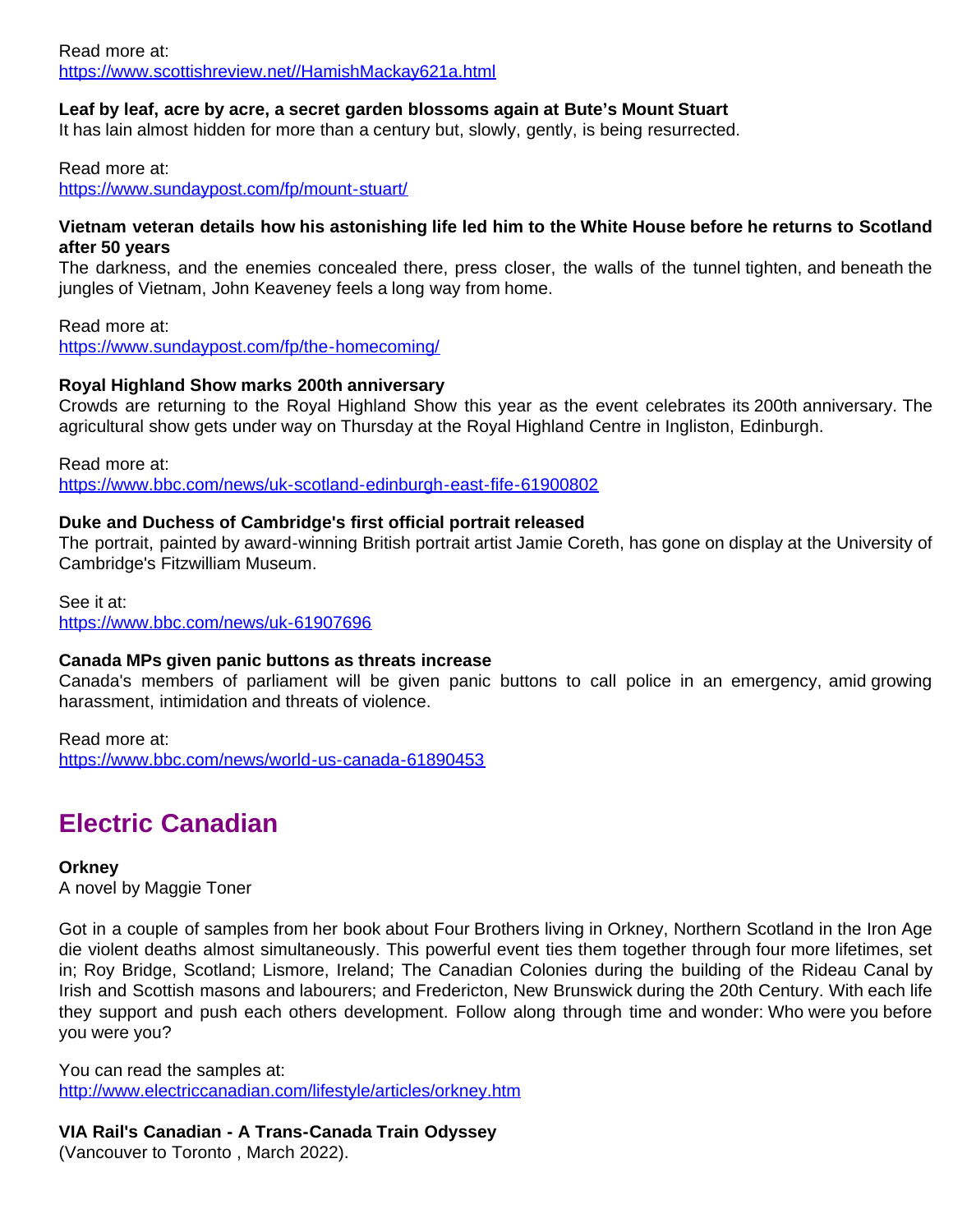Well, it's finally here! For those who have seen my preview video and for those interested who are checking in for the first time... Here is my full-length documentary on "The Canadian" - VIA Rail's Transcontinental passenger train, which runs from Vancouver to Toronto. This was recorded during our scenic land cruise across Canada in March of 2022. Showcasing the breathtaking scenery, and world class service & accommodations to be found aboard VIA Rail Canada's premier passenger train. It's a 95 hour trip condensed into 3hrs 55min - Possibly the longest & most in-depth amateur video documentary of the Canadian on Youtube - Hope you enjoy!

Embedded this 3 hour video at the top of the page at: <http://www.electriccanadian.com/transport/index.htm>

### **Statement with reference to the Knights Baronets of Nova Scotia**

Their creations, privileges, and territorial rights of Property in that Colony (pdf)

You can read this at: [https://electricscotland.com/canada/fraser/Statement\\_with\\_Reference\\_to\\_the\\_Knights.pdf](https://electricscotland.com/canada/fraser/Statement_with_Reference_to_the_Knights.pdf)

## **Thoughts on a Sunday Morning - Father's Day**

By the Rev. Nola Crewe

You can view this at:

[http://www.electricscotland.org/forum/communities/rev-nola-crewe/26220-thoughts-on-a-sunday-morning-father](http://www.electricscotland.org/forum/communities/rev-nola-crewe/26220-thoughts-on-a-sunday-morning-father-s-day)[s-day](http://www.electricscotland.org/forum/communities/rev-nola-crewe/26220-thoughts-on-a-sunday-morning-father-s-day)

### **Smiths Falls | Crossroads: Beyond Boom & Bust**

For almost 50 years, Smiths Falls was proudly known as the chocolate capital of Ontario. This is a good documentary about the town which you can view at: <http://www.electriccanadian.com/history/ontario/smitsfalls.htm>

### **Videos about Saskatchewan**

Oil Industry, Speech by Premier, Agriculture, etc.

The videos I put up was due to my research on Rare Earth.

A wee collection of videos which you can view at: <http://www.electriccanadian.com/history/saskatchewan/videos.htm>

### **The Life of John James Audubon**

The Naturalist, edited by his widow with an introduction by Jas. Grant Wilson (1869) (pdf). He spent much time in Canada and Scotland.

You can read about him at: <http://www.electriccanadian.com/lifestyle/lifeofaudubon00auduiala.pdf>

## **Electric Scotland**

### **Beth's Video Talks**

June 22nd 2022 - Six types of UK marriages

You can view this talk at:<https://electricscotland.com/bnft>

### **The Celtic garland of Gaelic songs and readings**

Translation of Gaelic and English songs (third edition) by: Henry Whyte "Fionn" (1920) (pdf)

You can read this book at: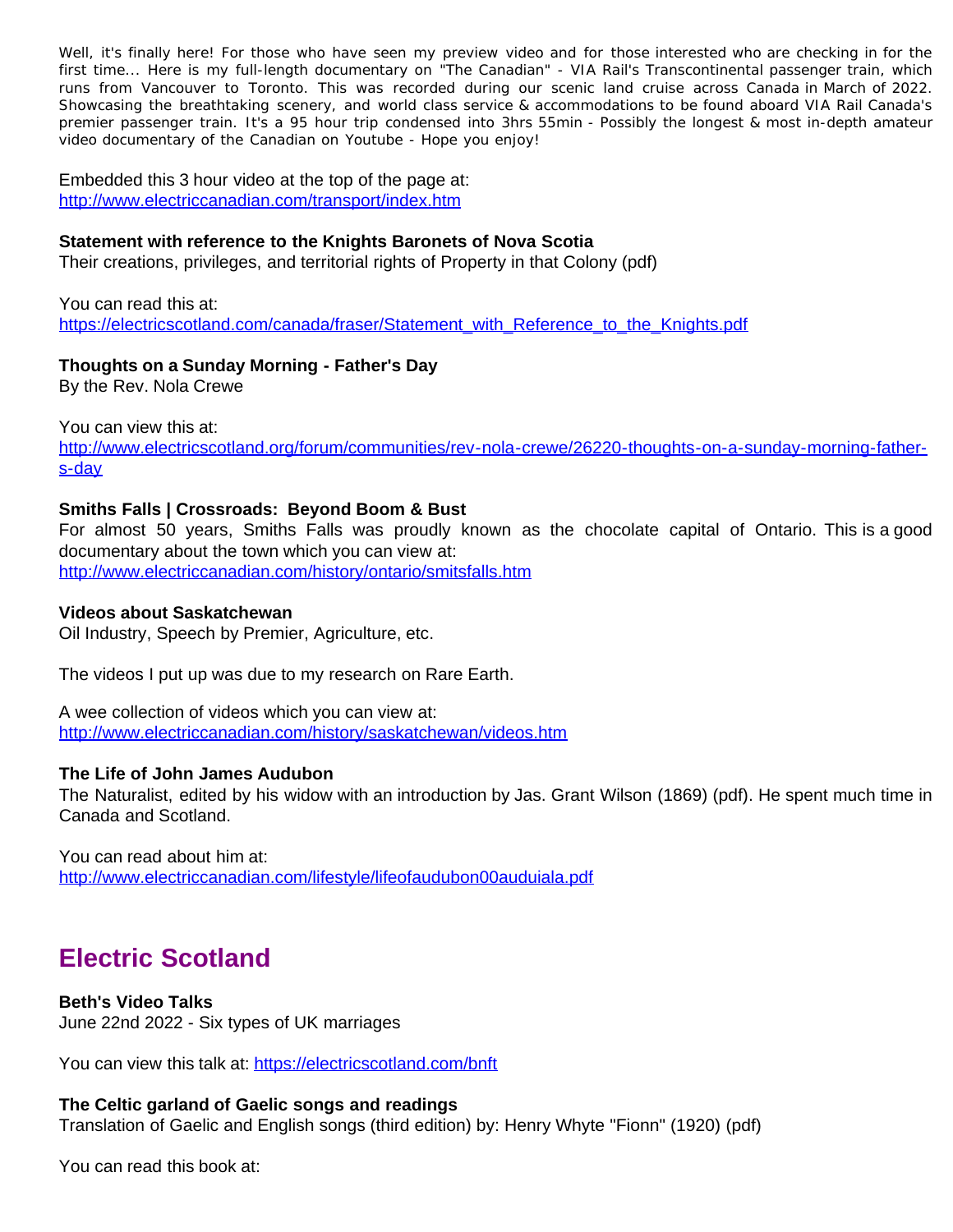### <https://electricscotland.com/gaelic/celticgarland.pdf>

### **The Border Magazine**

Added volume 5 to our collection which you can view at: [https://electricscotland.com/history/newspapers/border\\_magazine.htm](https://electricscotland.com/history/newspapers/border_magazine.htm)

Note that the story this week comes from this volume.

## **Hamewith**

By Charles Murray (1911) (pdf).

You can read this book at: <https://electricscotland.com/poetry/hamewith.pdf>

You can also read about Charles Murray at: [https://electricscotland.com/poetry/charles\\_murray.htm](https://electricscotland.com/poetry/charles_murray.htm)

## **Grey Craigs**

Or "Auld Lang Syne" by Jean L. Watson (1880) (pdf)

You can read this book at: <https://electricscotland.com/lifestyle/greycraigs.pdf>

## **Hylton Newsletter**

Got in the June 2022 issue which you can read at: <https://electricscotland.com/familytree/newsletters/hylton/index.htm>

See also Scottish Heritage replies to Professor Peter Hylton...

Great newsletter! What a coincidence - our newsletter for June did a bit on Hadrian's wall! This is a terrific followup. Do you mind if I send it out to our members? I attached our June newsletter for your reference. Cheers. Eileen

You can read this issue of their newsletter at: <https://electricscotland.com/familytree/newsletters/hylton/6-2022%20JUN.pdf>

**Prince Charlie's Pilot** - "Donald Macleod"

You can read this article at: <https://electricscotland.com/history/charles/pilot.htm>

# **Story**

## **Humours of a South Country Divine**

From Volume 5 of The Scottish Border Magazine

THE Rev. Walter Dunlop, familiarly known as "Watty Dunlop," was at one time a well-known figure in the South of Scotland. He was gifted with a large measure of shrewdness and what is termed pawkiness. He was also famed as being able to pack a lot of wisdom into witty responses, and was not easily excelled in repartee. Indeed, those who crossed swords with him usually came off second best. Mr. Dunlop was an eccentric preacher, and on exceedingly free and easy terms with his congregation. He had a strong vein of humour, and a happy way of conveying a telling homily in a witty sally. Many of his pawky sayings and many humorous stories about his doings are still to be met with in the south country.